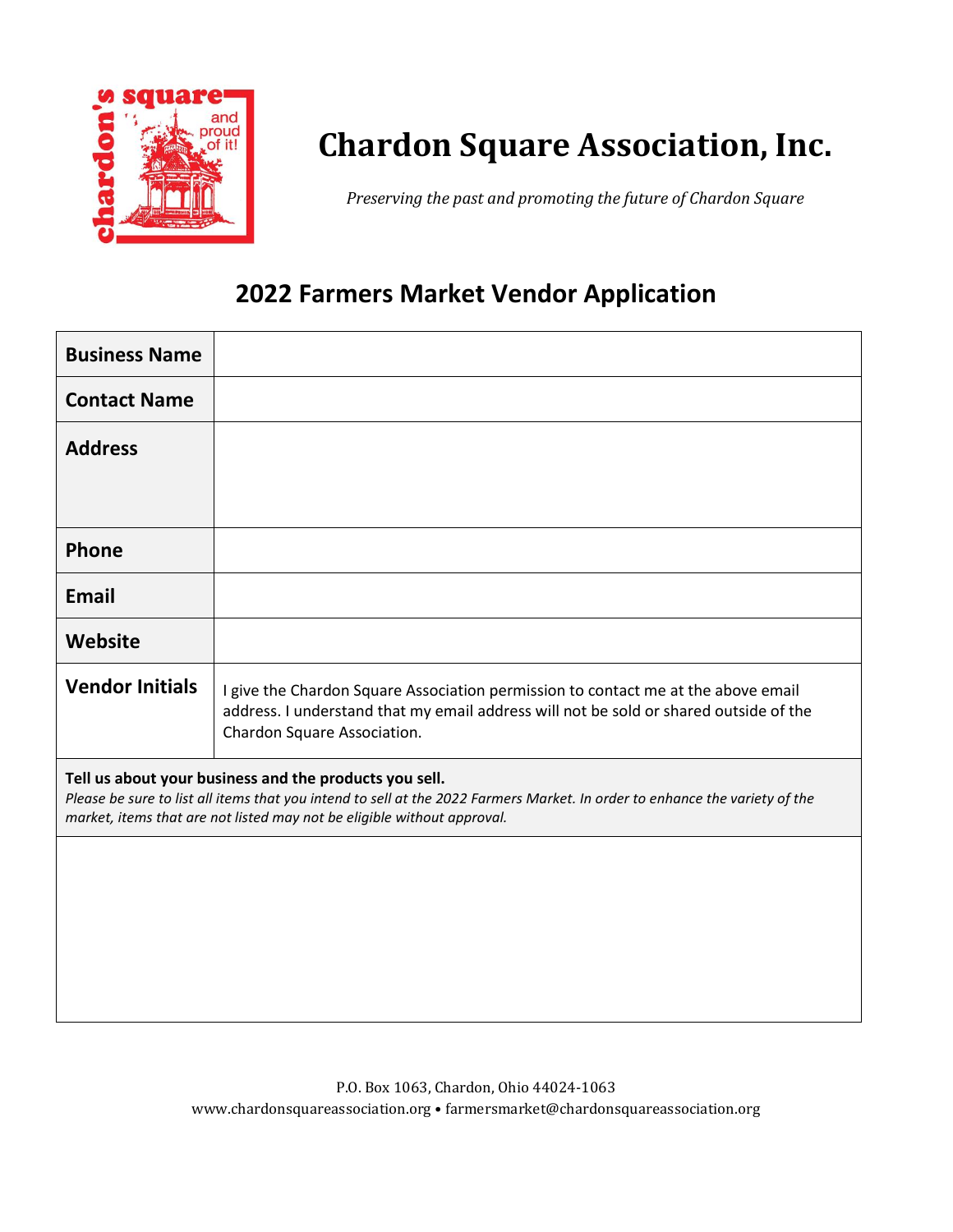

*Preserving the past and promoting the future of Chardon Square*

| Location Preference – requests are considered on a first come first serve basis. Please add 1st, 2nd & 3rd<br>location choice (north/south side of Short Court St., closest spot to entrance/exit, on the grass, under the trees,<br>etc.) |               |         |           |  |
|--------------------------------------------------------------------------------------------------------------------------------------------------------------------------------------------------------------------------------------------|---------------|---------|-----------|--|
| $1st$ Choice:                                                                                                                                                                                                                              |               |         |           |  |
| 2 <sup>nd</sup> Choice:                                                                                                                                                                                                                    |               |         |           |  |
| 3rd Choice:                                                                                                                                                                                                                                |               |         |           |  |
| Additional Requirements (electricity, access to water, etc.):                                                                                                                                                                              |               |         |           |  |
| <b>Attendance Dates</b>                                                                                                                                                                                                                    | Entire season | July 2  | August 6  |  |
| No market on June 4                                                                                                                                                                                                                        | June 11       | July 9  | August 20 |  |
| (Chardon Flea Market) or                                                                                                                                                                                                                   | June 18       | July 16 | August 27 |  |
| August 13 (BrewFest).                                                                                                                                                                                                                      | June 25       | July 23 |           |  |
|                                                                                                                                                                                                                                            |               | July 30 |           |  |

Market hours are 9:00 am - 1:00 pm every week. Fees must be paid one week in advance to secure a spot.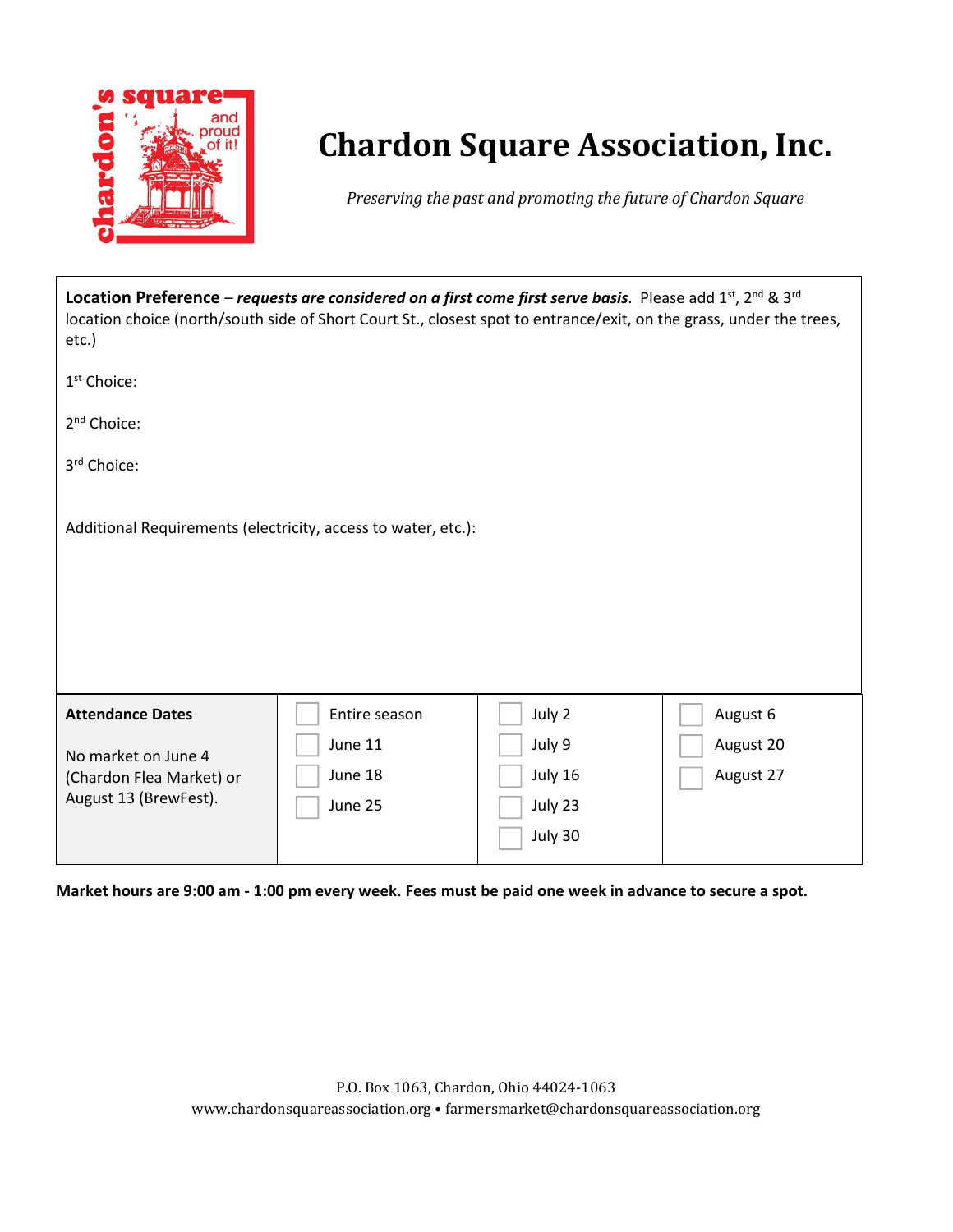

*Preserving the past and promoting the future of Chardon Square*

### **Booth Rates**

The rates below are for a 10' x 10' booth. Monthly fees will be collected on the first Friday of the month. Seasonal fees must be paid on or before the first Friday in June.

| <b>Payment Terms</b>           | 10' x 10' Booth Rates (June - August) ** No market on June 4 or August 13 **                                                                            |
|--------------------------------|---------------------------------------------------------------------------------------------------------------------------------------------------------|
| Weekly                         | \$25 per week, payment is due 1 week in advance by 5:00 pm                                                                                              |
| <b>Monthly</b>                 | \$60 for June (3 weeks), payment is due June 3<br>\$100 for July (5 weeks), payment is due June 24<br>\$60 for August (3 weeks), payment is due July 29 |
| <b>Entire Season</b>           | \$165 for June through August, payment is due June 3                                                                                                    |
| <b>Non-Profit Organization</b> | First time is free (if not selling anything), \$25 per week thereafter                                                                                  |

Please email completed form to **farmersmarket@chardonsquareassociation.org** or print and mail it to:

Chardon Square Association Farmers Market P.O. Box 1063 Chardon, Ohio 44024-1063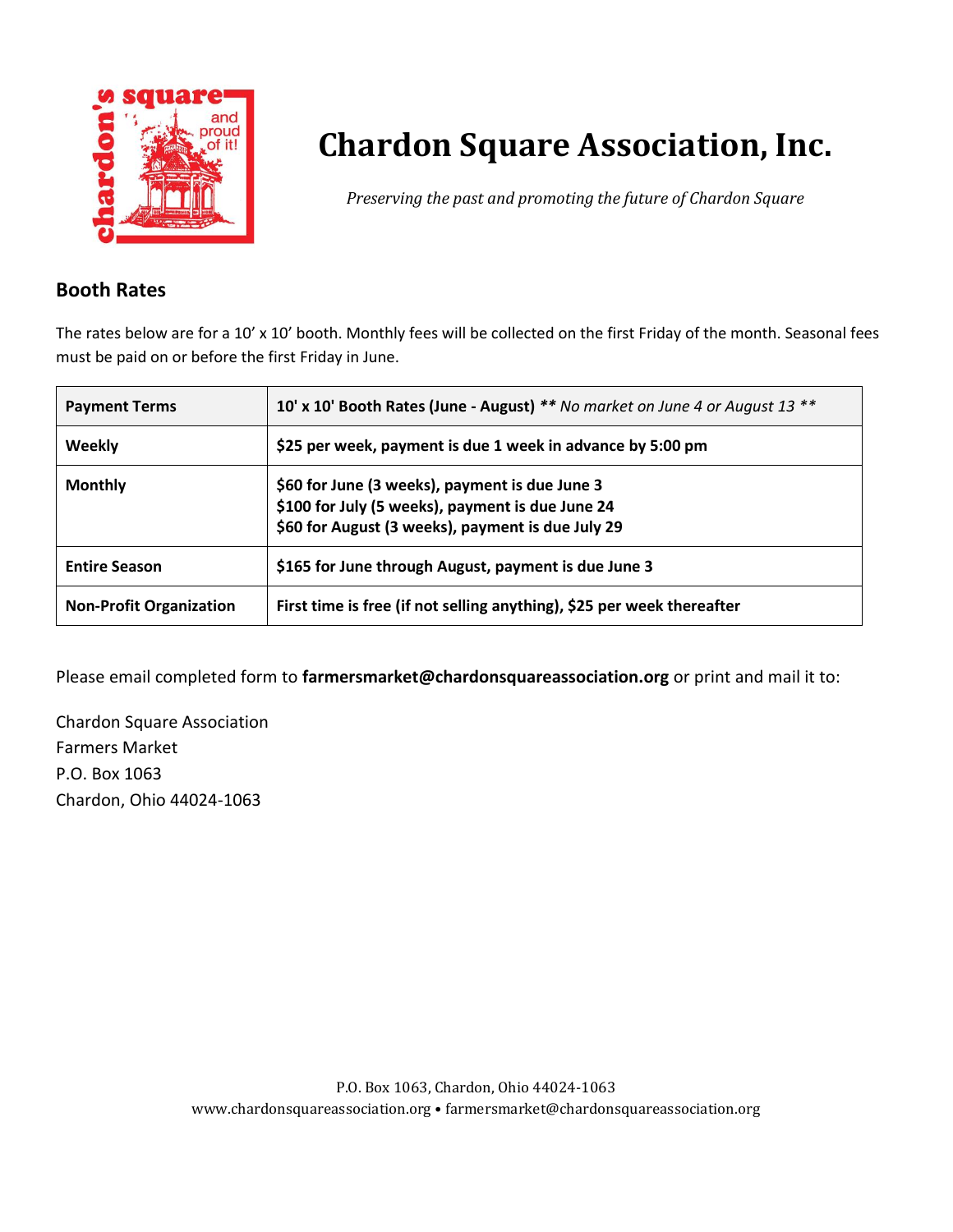

*Preserving the past and promoting the future of Chardon Square*

### **2022 Farmers Market Vendor Contract**

, lessee of space on Short Court St. Chardon, Ohio,

agrees to pay the monthly sum listed, on the first Saturday of the month for the usage of said space on Saturdays from **June 11, 2022** through **August 6, 2022** and from **August 20, 2022** through **August 27, 2022** during the hours of 8:00 am to 1:00 pm. Lessee may stage their space from 8:00 am - 8:45 am to be market ready at 9:00 am. Break down starts when the market closes. There are no early breakdowns. **Please be set up and ready to go by 9:00 am.**

The market will be open rain or shine (thunder and windstorms excluded). No refunds will be given for pre-paid booth fees if the market is cancelled due to weather. In our past market, seasons there were too many no shows which left many vendors that wanted to participate out of luck and frustrated when they noticed recurring empty spots. We have a **48-hour cancellation notice**. Failure to cancel will result in being charged for the market space. **Please read the No-Show Conditions & Forfeiture section below.**

PLEASE make every effort to show up. If you are not able to, please contact the Farmers Market Event Coordinator, **Ed Slusarski**, at **(216) 577-0864** or **farmersmarket@chardonsquareassociation.org**. We want to make 2022 a great experience for all parties, together!

Space preference will be given to full time vendors and those that were vendors last year. We will do our best to accommodate you. By Thursday of each week, an emailed map will be sent with your designated spaces. Spaces will still be chalked out. Said space shall be left in the condition found. No refuse of any kind can be left behind or a \$25.00 clean-up fee will be assessed the vendor.

Lessee must have on hand a vendor number and all licenses or permits needed to sell their goods to the public. These licenses are the sole responsibility of the vendor. Vendors shall hold free from harm the Chardon Square Association Farmers Market, the Chardon Square Association, and the city of Chardon for any loss, damages, or expenses including attorney fees which they suffer or incur by reason of vendor's negligence or intentional conduct, or that of its employees, agents, or associates.

Chardon Square Association Farmers Market reserves the right to decline any application. Vendor approval will be based on available space, product mix, quality of goods, homemade, handcrafted Farmers Market theme.

The market encourages a team spirit. Vendors are strongly advised to refrain from openly criticizing or challenging other vendors' products, displays, pricing, etc. Please refer to our Market Rules for more information and to ensure that you are of compliance for this Market. Please direct any questions and or complaints to the Chardon Square Association Farmers Market manager.